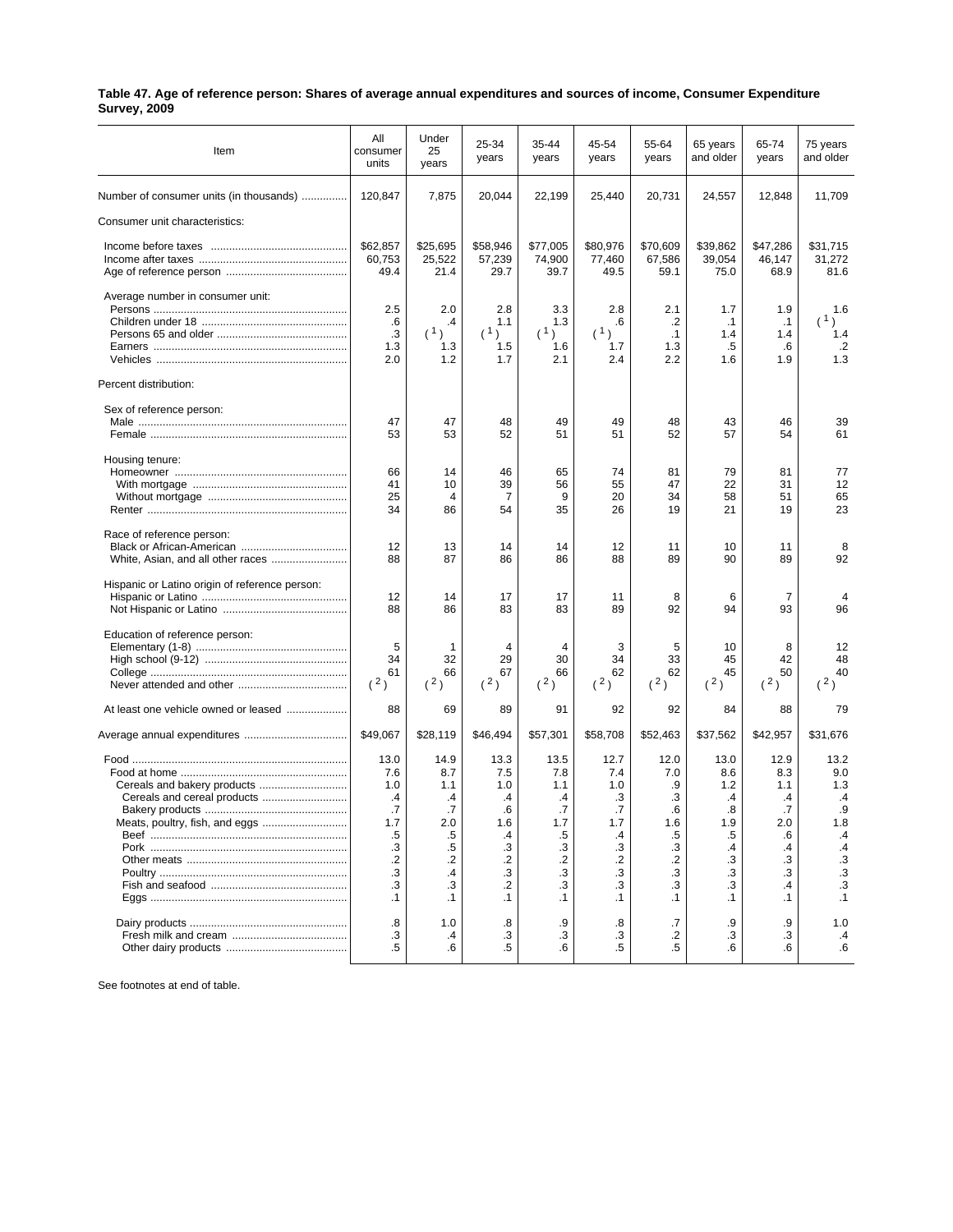| Table 47. Age of reference person: Shares of average annual expenditures and sources of income, Consumer Expenditure |  |
|----------------------------------------------------------------------------------------------------------------------|--|
| Survey, 2009 - Continued                                                                                             |  |

| Item                                   | All<br>consumer<br>units | Under<br>25<br>years | 25-34<br>years   | 35-44<br>years   | 45-54<br>years   | 55-64<br>years   | 65 years<br>and older | 65-74<br>years   | 75 years<br>and older |
|----------------------------------------|--------------------------|----------------------|------------------|------------------|------------------|------------------|-----------------------|------------------|-----------------------|
|                                        | 1.3                      | 1.4                  | 1.3              | 1.3              | 1.3              | 1.3              | 1.6                   | 1.6              | 1.7                   |
|                                        | $\cdot$                  | .4                   | .4               | .4               | $\cdot$          | $\cdot$          | .6                    | .6               | .6                    |
|                                        | $\mathcal{A}$            | .5                   | $\cdot$          | .4               | .4               | .4               | .5                    | .5               | $.5\,$                |
|                                        | $\cdot$                  | .3                   | .2               | .2               | $\cdot$          | .2               | $\cdot$ 3             | .3               | .3                    |
|                                        | $\cdot$                  | .2                   | .2               | $\cdot$          | .2               | $\cdot$          | .3                    | .3               | .3                    |
|                                        | 2.7                      | 3.2                  | 2.8              | 2.8              | 2.7              | 2.5              | 2.9                   | 2.8              | 3.2                   |
|                                        | .3                       | .3                   | .2               | .3               | .3               | .3               | .3                    | .3               | $\cdot$ 4             |
|                                        | $\cdot$                  | .2                   | .2               | $\cdot$          | $\cdot$          | $\cdot$          | $\cdot$               | $\cdot$          | $\cdot$               |
|                                        | 1.5                      | 1.8                  | 1.6              | 1.5              | 1.4              | 1.3              | 1.5                   | 1.4              | 1.8                   |
|                                        | .7                       | .8                   | .7               | .7               | .7               | .6               | .7                    | .7               | .7                    |
| Food prepared by consumer unit on      |                          | (1)                  |                  |                  |                  |                  |                       |                  |                       |
|                                        | $\cdot$ 1<br>5.3         | 6.2                  | $\cdot$ 1<br>5.8 | $\cdot$ 1<br>5.8 | $\cdot$ 1<br>5.3 | $\cdot$ 1<br>5.0 | $\cdot$ 1<br>4.5      | $\cdot$ 1<br>4.6 | $\cdot$ 1<br>4.2      |
|                                        |                          |                      |                  |                  |                  |                  |                       |                  |                       |
|                                        | .9                       | 1.2                  | 1.0              | .9               | .9               | .8               | .8                    | .9               | .6                    |
|                                        | 34.4                     | 34.6                 | 37.1             | 36.1             | 32.4             | 32.4             | 35.1                  | 33.7             | 37.3                  |
|                                        | 20.5                     | 22.4                 | 23.3             | 22.3             | 19.3             | 18.6             | 19.1                  | 18.2             | 20.4                  |
|                                        | 13.3                     | 4.4                  | 12.0             | 15.4             | 13.8             | 13.6             | 12.9                  | 13.5             | 11.9                  |
| Mortgage interest and charges          | 7.3                      | 2.8                  | 8.3              | 10.2             | 8.0              | 6.4              | 3.5                   | 4.6              | 1.9                   |
|                                        | 3.7                      | 1.2                  | 2.4              | 3.5              | 3.9              | 4.3              | 4.8                   | 4.5              | 5.1                   |
| Maintenance, repairs, insurance, other |                          |                      |                  |                  |                  |                  |                       |                  |                       |
|                                        | 2.3                      | .5                   | 1.3              | 1.7              | 1.9              | 3.0              | 4.6                   | 4.4              | 4.9                   |
|                                        | 5.8                      | 17.4                 | 10.5             | 5.8              | 4.0              | 3.0              | 4.6                   | 3.1              | 7.0                   |
|                                        | 1.4                      | .6                   | .9               | 1.0              | 1.5              | 2.0              | 1.6                   | 1.6              | 1.5                   |
|                                        | 7.4                      | 6.5                  | 7.0              | 7.1              | 7.3              | 7.4              | 8.7                   | 8.3              | 9.4                   |
|                                        | 1.0                      | .7                   | .9               | .9               | .9               | 1.0              | 1.3                   | 1.1              | 1.6                   |
|                                        | 2.8                      | 2.5                  | 2.6              | 2.7              | 2.7              | 2.8              | 3.4                   | 3.2              | 3.5                   |
|                                        | .3                       | $\cdot$ 1            | $\cdot$ 1        | $\cdot$          | .3               | .3               | .5                    | $\cdot$          | .6                    |
|                                        | 2.4                      | 2.7                  | 2.5              | 2.4              | 2.4              | 2.2              | 2.3                   | 2.3              | 2.2                   |
|                                        | 1.0                      | .6                   | .9               | .9               | .9               | 1.0              | 1.3                   | 1.2              | 1.5                   |
|                                        | 2.1                      | 1.3                  | 2.6              | 2.4              | 1.6              | 1.7              | 2.3                   | 1.9              | 3.0                   |
|                                        | .8                       | .6                   | 1.7              | 1.3              | $\cdot$          | .2               | .5                    | .3               | .9                    |
|                                        | 1.3                      | .8                   | 1.0              | 1.1              | 1.2              | 1.5              | 1.8                   | 1.6              | 2.1                   |
|                                        | 1.3                      | 1.1                  | 1.1              | 1.2              | 1.2              | 1.6              | 1.8                   | 1.8              | 1.8                   |
| Laundry and cleaning supplies          | .3                       | .3                   | .3               | .3               | .3               | .3               | $\mathcal{A}$         | .4               | $\cdot$               |
|                                        | .7                       | .6                   | $.5\,$           | .6               | .6               | .9               | 1.0                   | 1.0              | 1.0                   |
|                                        | .3                       | .2                   | $\cdot$          | $\cdot$          | .3               | .3               | $\cdot$               | $\cdot$          | .5                    |
| Household furnishings and equipment    | 3.1                      | 3.3                  | 3.0              | 3.1              | 2.9              | 3.1              | 3.2                   | 3.5              | 2.7                   |
|                                        | .3                       | .2                   | .2               | .3               | .2               | .3               | .3                    | .3               | .3                    |
|                                        | .7                       | 1.2                  | .9               | .7               | .6               | .6               | .6                    | .6               | $.5\,$                |
|                                        | $\cdot$ 1                | (1)                  | (1)              | (1)              | $\cdot$ 1        | $\cdot$ 1        | $\cdot$ 1             | $\cdot$ 1        | $\cdot$ 1             |
|                                        | .4                       | .3                   | .4               | .4               | .3               | .5               | .4                    | .5               | $\mathcal{A}$         |
| Small appliances, miscellaneous        |                          |                      |                  |                  |                  |                  |                       |                  |                       |
|                                        | $\cdot$                  | $\cdot$ 1            | .2               | .2               | $\cdot$          | $\cdot$          | .2                    | .3               | .2                    |
| Miscellaneous household equipment      | 1.5                      | 1.5                  | 1.3              | 1.6              | 1.5              | 1.4              | 1.5                   | 1.7              | 1.3                   |
|                                        | 3.5                      | 5.0                  | 4.0              | 4.1              | 3.2              | 3.0              | 2.8                   | 3.1              | 2.5                   |
|                                        | .ၓ                       | .ყ                   | .9               | 1.0              | .8               | .o               | .6                    | .6               | .5                    |
|                                        | .6                       | .8                   | .6               | .7               | .6               | .6               | .5                    | .6               | $\cdot$               |
|                                        | $\cdot$                  | $\cdot$ 1            | .2               | .3               | $\cdot$ 1        | $\cdot$ 1        | $\cdot$ 1             | $\cdot$ 1        | .0                    |
|                                        | 1.4                      | 1.9                  | 1.5              | 1.5              | 1.3              | 1.3              | 1.2                   | 1.3              | 1.1                   |
|                                        | 1.1                      | 1.7                  | 1.1              | 1.1              | 1.1              | 1.1              | 1.1                   | 1.2              | 1.1                   |
|                                        | $\cdot$                  | .2                   | .3               | .4               | .2               | $\cdot$ 1        | $\cdot$ 1             | $\cdot$ 1        | $\cdot$ 1             |
|                                        | .2                       | .5                   | .4               | .2               | $\cdot$ 1        | $\cdot$ 1        | $\cdot$ 1             | $\cdot$ 1        | (1)                   |
|                                        | .7                       | 1.0                  | .7               | .8               | .6               | .5               | .6                    | .6               | .6                    |
| Other apparel products and services    | .5                       | .6                   | .5               | .6               | .5               | .5               | .4                    | .5               | .3                    |
|                                        | 15.6                     | 19.0                 | 16.5             | 14.6             | 16.0             | 15.9             | 14.4                  | 16.4             | 11.5                  |
| Vehicle purchases (net outlay)         | 5.4                      | 8.2                  | 6.1              | 4.8              | 5.5              | 5.2              | 5.0                   | 6.0              | 3.3                   |
|                                        | 2.6                      | 1.9                  | 2.3              | 2.1              | 2.8              | 3.1              | 3.2                   | 3.7              | 2.5                   |
|                                        | 2.7                      | 6.3                  | 3.6              | 2.7              | 2.6              | 2.0              | 1.6                   | 2.2              | .9                    |
|                                        | $\cdot$ 1                | $^{3}$ .1            | .2               | $\cdot$ 1        | $\cdot$ 1        | 3.1              | 3.1                   | $^{3}$ .1        | (4)                   |

See footnotes at end of table.